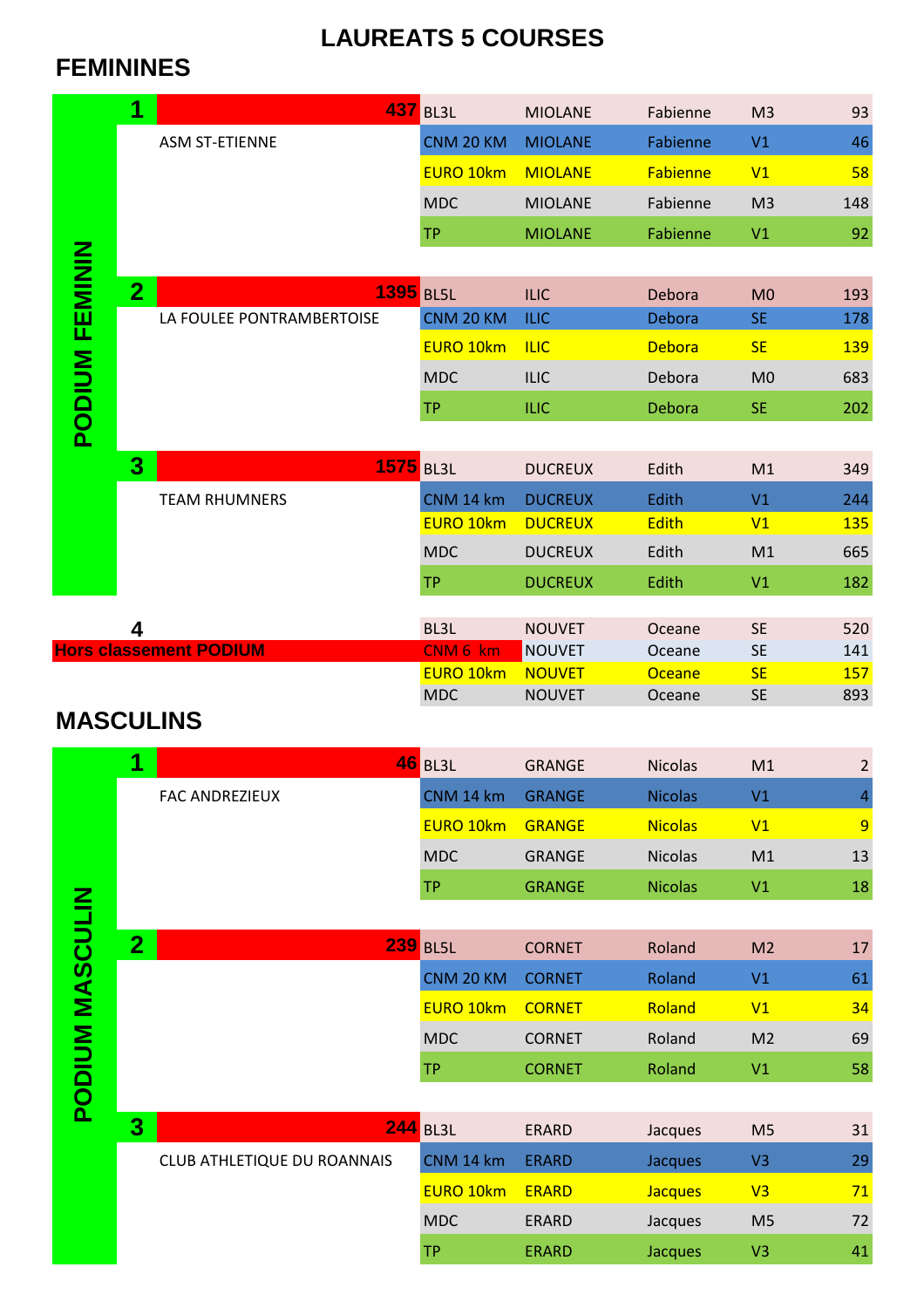| 4                       |                     | <b>348</b> BL3L  | <b>TISSIER</b>    | Charles        | M <sub>6</sub> | 65         |
|-------------------------|---------------------|------------------|-------------------|----------------|----------------|------------|
|                         |                     | CNM 14 km        | <b>TISSIER</b>    | <b>Charles</b> | V <sub>3</sub> | 37         |
|                         |                     | <b>EURO 10km</b> | <b>TISSIER</b>    | <b>Charles</b> | V <sub>3</sub> | 45         |
|                         |                     | <b>MDC</b>       | <b>TISSIER</b>    | Charles        | M <sub>6</sub> | 120        |
|                         |                     | TP.              | <b>TISSIER</b>    | <b>Charles</b> | V <sub>3</sub> | 81         |
|                         |                     |                  |                   |                |                |            |
| 5                       |                     | <b>403 BL3L</b>  | LABALME           | Lionel         | M <sub>2</sub> | 60         |
|                         |                     | CNM 20 KM        | <b>LABALME</b>    | Lionel         | V1             | 45         |
|                         |                     | <b>EURO 10km</b> | <b>LABALME</b>    | Lionel         | V1             | 42         |
|                         |                     | <b>MDC</b>       | LABALME           | Lionel         | M <sub>2</sub> | 150        |
|                         |                     | <b>TP</b>        | <b>LABALME</b>    | Lionel         | V1             | 106        |
|                         |                     |                  |                   |                |                |            |
| 6                       |                     | <b>483 BL5L</b>  | <b>LIOTIER</b>    | Pascal         | M4             | 28         |
|                         |                     | CNM 20 KM        | <b>LIOTIER</b>    | Pascal         | V <sub>2</sub> | 75         |
|                         |                     | <b>EURO 10km</b> | <b>LIOTIER</b>    | Pascal         | V <sub>2</sub> | 38         |
|                         |                     | <b>MDC</b>       | <b>LIOTIER</b>    | Pascal         | M4             | 223        |
|                         |                     | <b>TP</b>        | <b>LIOTIER</b>    | Pascal         | V <sub>2</sub> | 119        |
|                         |                     |                  |                   |                |                |            |
| $\overline{\mathbf{7}}$ |                     |                  |                   |                |                |            |
|                         |                     | <b>841 BL3L</b>  | <b>BENIER</b>     | Cedric         | M <sub>2</sub> | 132        |
|                         | A.B.S SAINT-GALMIER | CNM 20 KM        | <b>BENIER</b>     | Cedric         | V1             | 116        |
|                         |                     | <b>EURO 10km</b> | <b>BENIER</b>     | Cedric         | V1             | 87         |
|                         |                     | <b>MDC</b>       | <b>BENIER</b>     | Cedric         | M <sub>2</sub> | 377        |
|                         |                     | <b>TP</b>        | <b>BENIER</b>     | Cedric         | V1             | 129        |
|                         |                     |                  |                   |                |                |            |
| 8                       | 1018 BL3L           |                  | <b>MOREL</b>      | Norbert        | M <sub>3</sub> | 210        |
|                         |                     | CNM 14 km        | <b>MOREL</b>      | Norbert        | V <sub>2</sub> | 175        |
|                         |                     | EURO 10km        | <b>MOREL</b>      | <b>Norbert</b> | V <sub>2</sub> | <b>110</b> |
|                         |                     | <b>MDC</b>       | <b>MOREL</b>      | Norbert        | M <sub>3</sub> | 356        |
|                         |                     | <b>TP</b>        | <b>MOREL</b>      | Norbert        | V <sub>2</sub> | 167        |
|                         |                     |                  |                   |                |                |            |
| 9                       | <b>1511</b> BL5L    |                  | <b>TRZECINSKI</b> | Karol          | M8             | 160        |
|                         |                     | CNM 14 km        | <b>TRZECINSKI</b> | Karol          | V <sub>4</sub> | 296        |
|                         |                     | <b>EURO 10km</b> | <b>TRZECINSKI</b> | <b>Karol</b>   | V <sub>4</sub> | <b>116</b> |
|                         |                     | <b>MDC</b>       | <b>TRZECINSKI</b> | Karol          | M <sub>8</sub> | 771        |
|                         |                     | <b>TP</b>        | <b>TRZECINSKI</b> | Karol          | V <sub>4</sub> | 168        |
|                         |                     |                  |                   |                |                |            |
| 10                      | <b>1519 BL5L</b>    |                  | <b>DRESSY</b>     | Anthony        | M <sub>0</sub> | 202        |
|                         | LA "T" TEAM         | CNM 14 km        | <b>DRESSY</b>     | Anthony        | <b>SE</b>      | 329        |
|                         |                     | <b>EURO 10km</b> | <b>DRESSY</b>     | Anthony        | <b>SE</b>      | <b>131</b> |
|                         |                     | <b>MDC</b>       | <b>DRESSY</b>     | Anthony        | M <sub>0</sub> | 663        |
|                         |                     | <b>TP</b>        | <b>DRESSY</b>     | Anthony        | <b>SE</b>      | 194        |